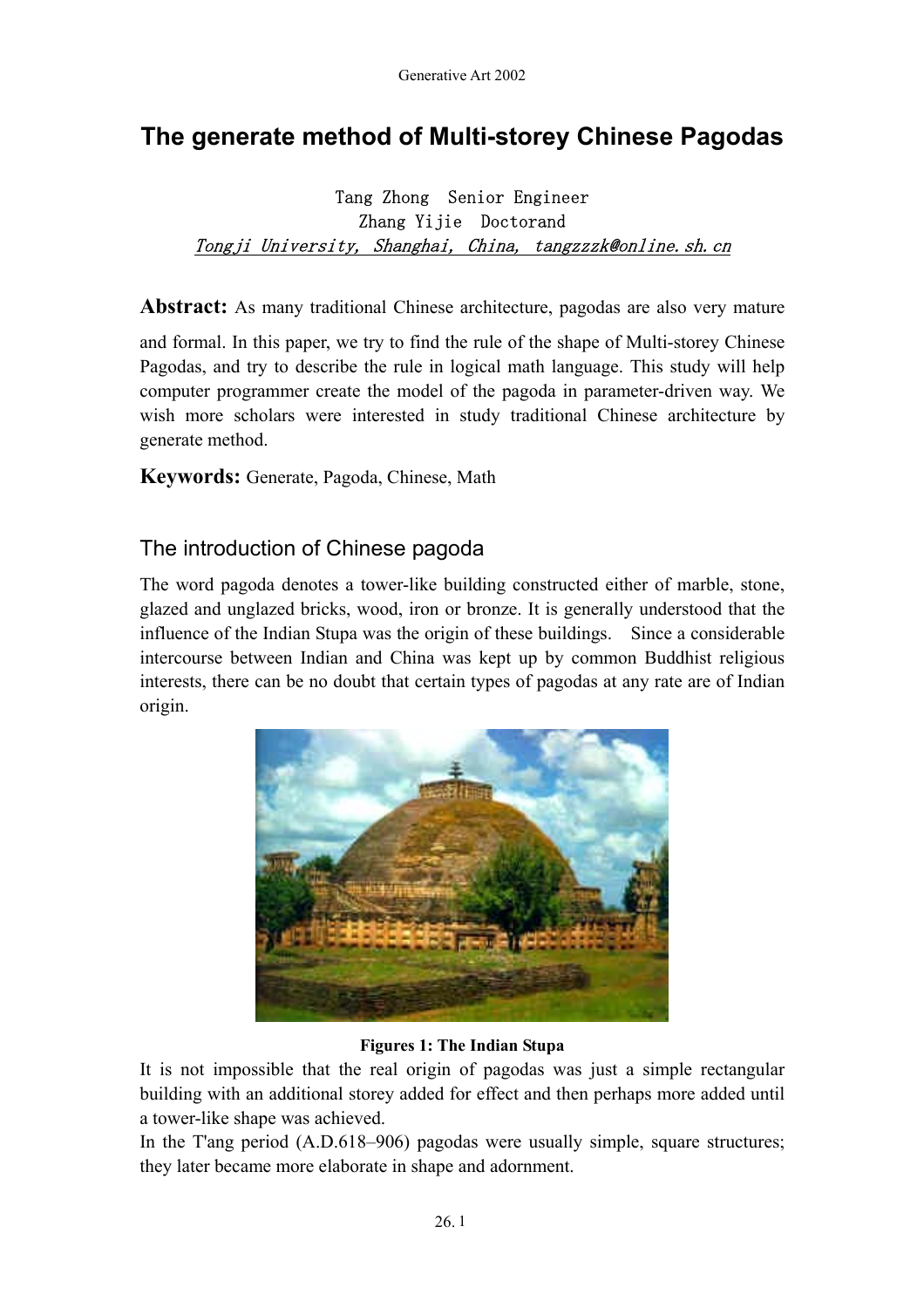Nearly all types of pagoda are now octagonal in plan, a natural evolution from the square when designing a tower. It should be noticed that pagodas always have an odd number of roofs in accordance with the Chinese theory of numbers. Each storey diminishing in which while simultaneously each order is reduced in height.

Pagoda is also the main integrating part of the Buddhist architecture, with varied styles and strong local flavours. Pagoda followed Buddhism into China around the first century, and developed into pavilion-like pagoda on which one can view scenery after immediate combination with traditional Chinese architecture.

Most Chinese pagodas are multistoried ones. Early pagodas were usually wooden and had quadrangle, hexangle, ocatagonal and twelve sided ichnographies. During the Sui and Tang dynasties, pagodas tended to be stone and brick. In the Liao Dynasty, solid pagoda appeared. After, in the Song, Liao and Jin dynasties, flower pagodas were introduced which were decorated with assorted carved flowers, honeycombed shrines, animals and Buddha and disciple sculptures, looked like flowers. Generally speaking, pagodas became more and more decorative.

The main reasons early pagodas in China had many storeys were, first, since pagodas were originally built to preserve Buddhist relics, which were considered the most sacred objects in the world, representing Buddha, they should be majestic and striking in style. Second, multistoreyed buildings were traditionally used by the ruling class to show off its power and wealth; they were also believed to be the residences of the immortals; therefore they were most suitable for enshrining the mysterious Buddha, the highest saint among the immortals. Third, high buildings of many storeys were usually awe inspiring and mysterious looking.

Chinese pagodas belong to several categories. Based on their style of construction, they can roughly be classified into four categories

First, is the multi-story pagoda. It resembles a multi-story tower with protruding up-turned eaves. The oldest and tallest of this type is a magnificent Yingxian Wooden Pagoda. Built in 1056(in Liao Dynasty) extant oldest and highest wooden Buddhist Pagoda is located in Yingxian County in Shanxi Province. The Pagoda consumed at least 3,500 cubic meters of wood. The pagoda is octagonal in shape, presenting an outward appearance of a five-storey and six-eave building, but actually it is nine-storeyed. Not even a single nail was used and the whole structure is weathered over 900 years of wind and storm and remained intact despite many strong earthquakes. It is indeed a masterpiece of ancient Chinese architecture.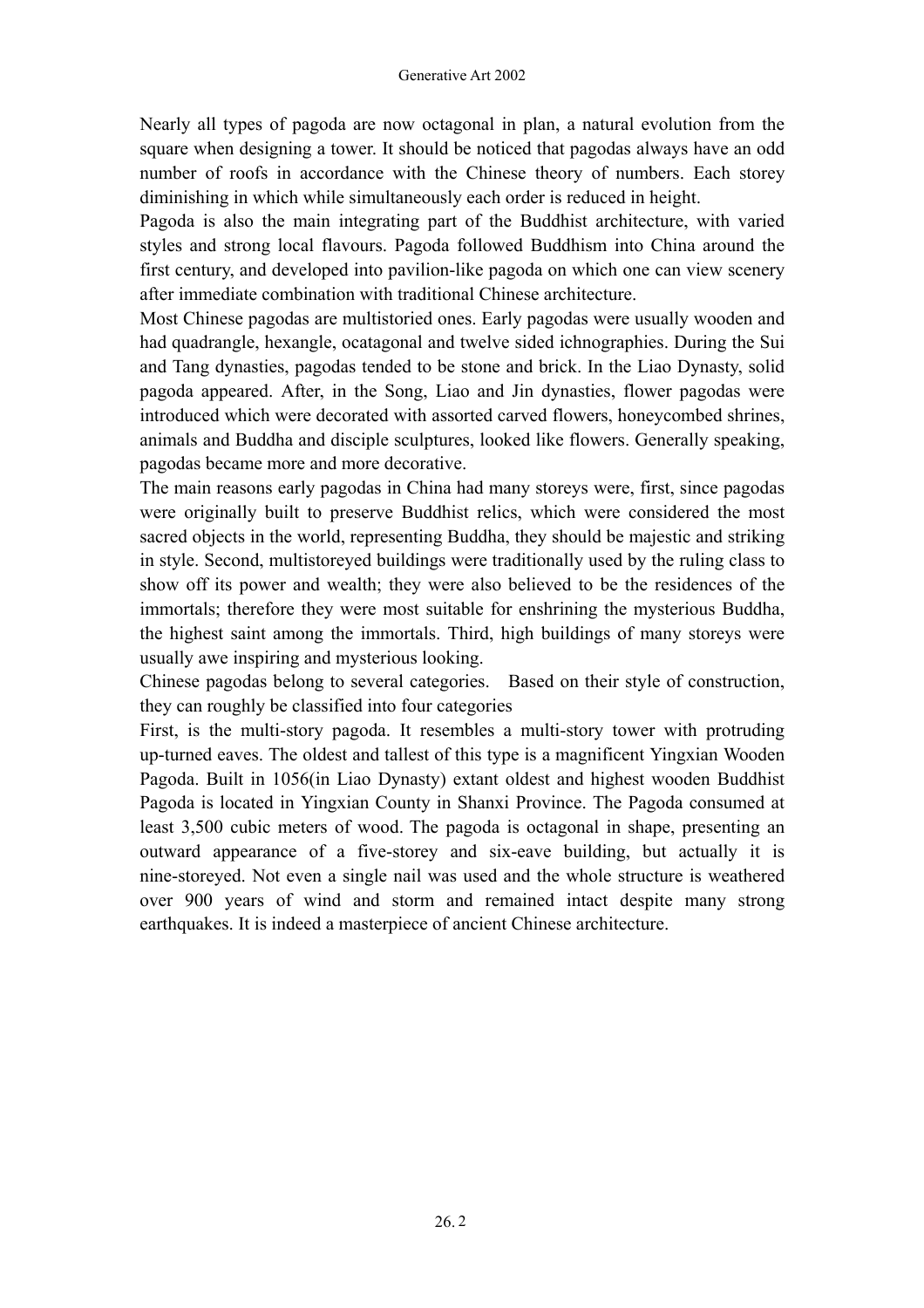

**Figures 2: Yingxian Wooden Pagoda** 

Another type is the Miyanta. It takes its name from the many tiers of closely-set eaves at the top. Most pagodas of this sort are built of brick and stone. They are without doors or windows, except for holes that let in light. The earliest example is at the Songyue Temple on Mt.Songshan in Henan Province. Built in 520, it stands 40 meters high and has 12 sides capped by 15 tiers of eaves. (Figures 2)



 **Figures 3: Songyue Temple Pagoda**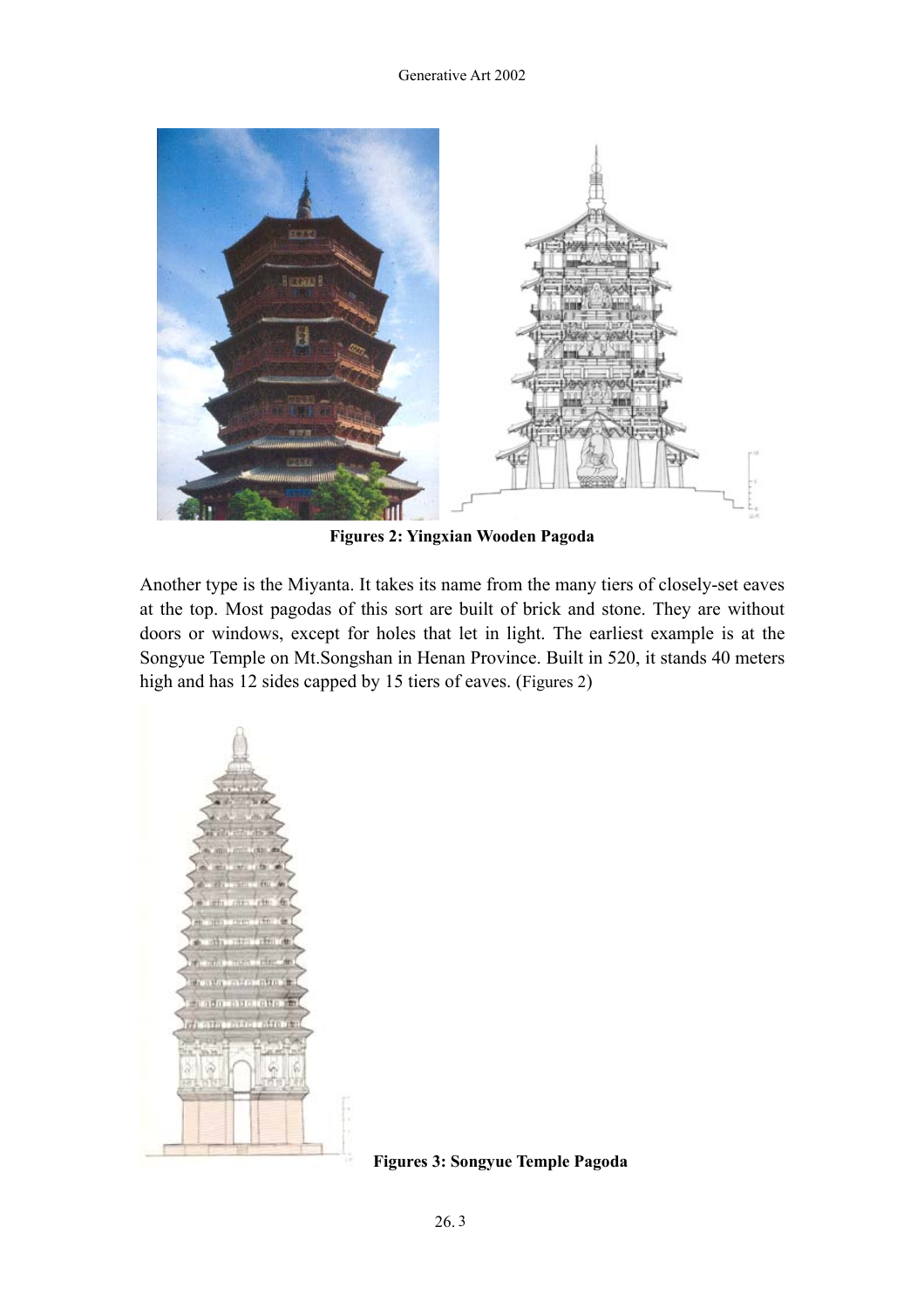The third style is the pavilion-style or one-story pagoda. Most of them were used as tombs for abbots and other high-ranking monks. The earliest of these still extant is the 1,400-year-old Simen Pagoda at the Shentong Temple in Shandong Province, East China. It is square, with a single roof and one door on each side.



**Figures 4: Simen Pagoda** 

The fourth is the Lamaist style. Similar to Indian dagobas, the pagoda is a dome-shaped structure set on a large pyramidal platform. One famous example is the White Dagoba in Beijing's Beijing's Beihai Park.



**Figures 5: White Dagoba**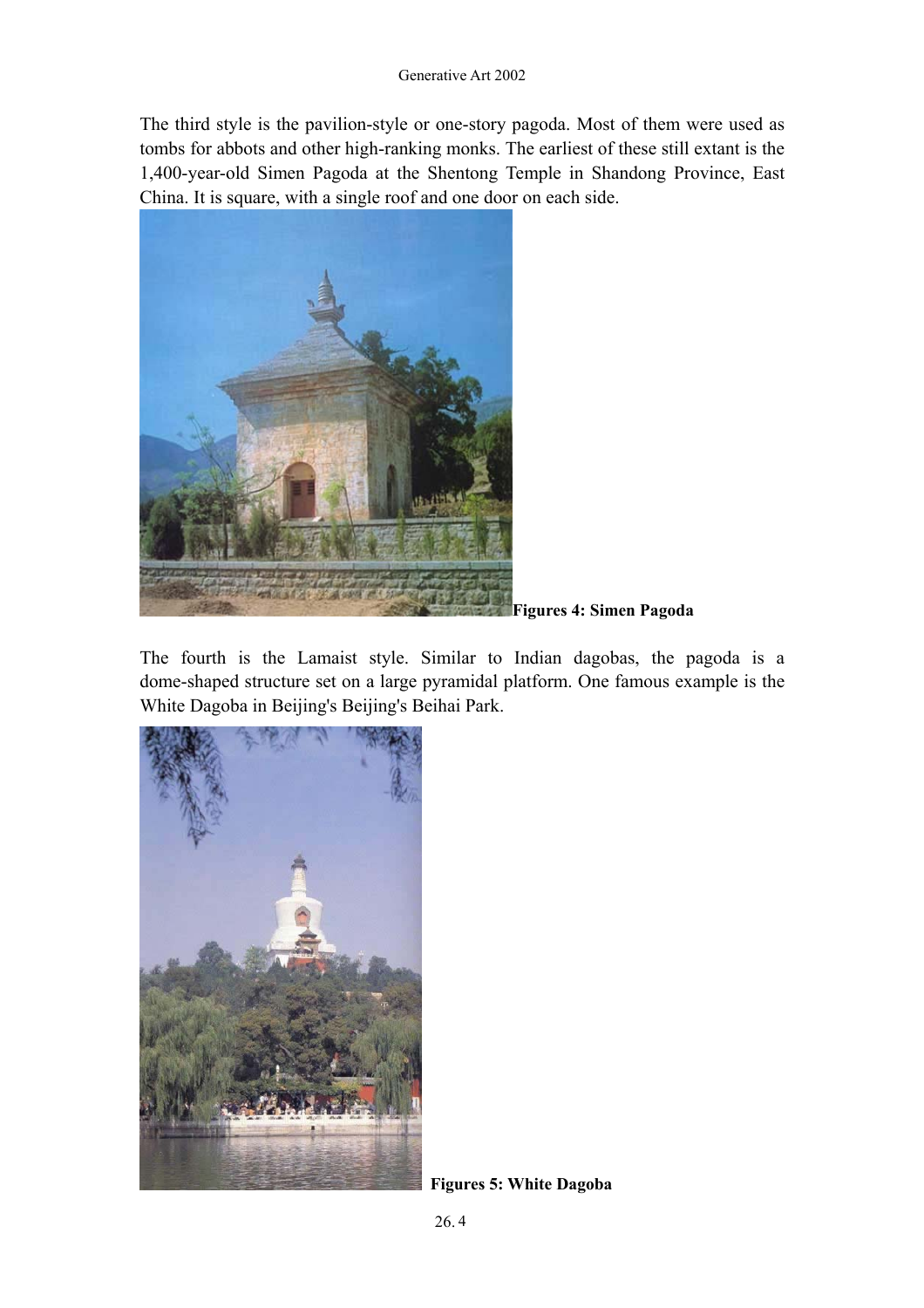Ancient Chinese pagodas may stand alone or in groups. The largest group of pagodas is the Pagoda Forest at the famous Shaolin Temple in Henan Province. This group is composed of 220 brick and stone structures.



**Figures 6: Pagoda Forest** 

Another well-known example is the unique Bamboo-shoot Pagoda in Yunnan Province. It consists of a central pagoda in the shape of a lotus flower, surrounded by eight smaller ones. From a distance the group suggests a bamboo thicket.



**Figures 7: Bamboo-shoot Pagoda** 

Chinese pagodas may be square, polygonal or circular with each story separated by projecting roofs or eaves. A typical pagoda has four main elements: the underground hall, the platform, the body and the steeple.

The underground hall usually housed sacred relics, books and paintings. This underground palace was similar to the underground palaces of the mausoleums of emperors and kings in ancient China, but it was usually much smaller and contained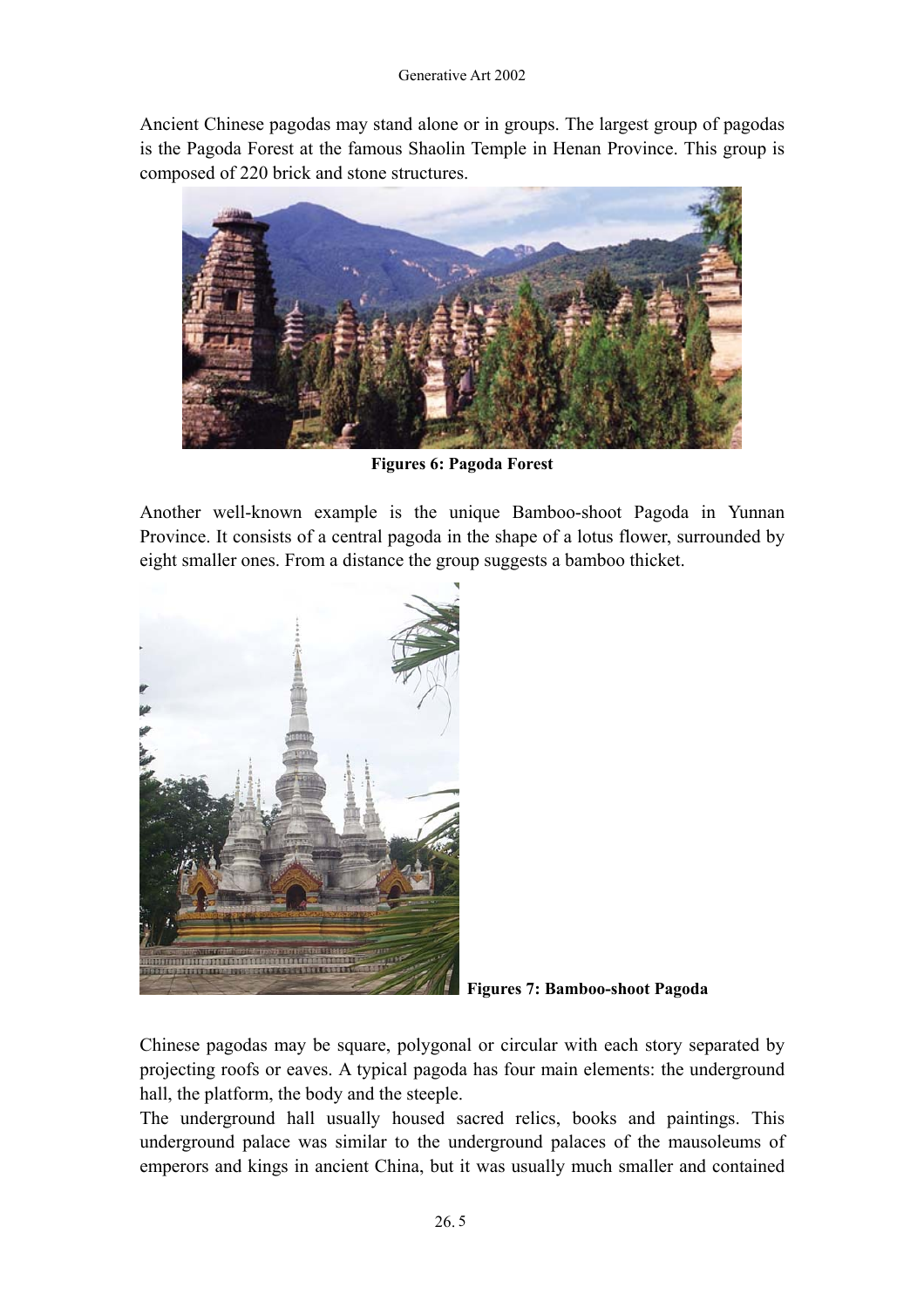fewer funerary objects. The most important thing in an underground palace of a pagoda is a stone container with layer upon layer of cases made of stone, gold, silver, jade and other materials. The innermost case contains the Buddhist relics. The funerary objects in the palace may include copies of Buddhist scriptures and statues of Buddha. Underground palaces were usually built of brick and stone in square, hexagonal, octagonal or round shapes. Occasionally such a structure was built inside the pagoda or semi-underground.

The platform may be a simple structure, or it may be elaborately decorated. It supports the whole superstructure. In early times most pagodas had relatively low bases. Some bases are only ten or twenty centimeters high. They soon become indistinct and even unrecognizable from the ground after being damaged over the years. During the Tang Dynasty, in order to make pagodas such as the Big and Small Wild Goose Pagodas in Xi'an look magnificent, huge bases were built under them. Large bases were also added to pavilion-style pagodas during the Tang Dynasty, for example, the Pagoda of Monk Fanzhou in Anyi of Shanxi Province and the Dragon and Tiger Pagoda at Shentong Temple in Licheng near Jinan.

The shaft or the main part of the pagoda may be either solid or hollow. Solid pagodas are filled with bricks, stones or rammed earth. Occasionally, a wooden framework is installed inside a solid pagoda to strengthen the bearing capacity of outreaching parts of the pagoda. A spiral stairway sometimes leads up through this central shaft. Images of the Buddha are usually carved on the outside walls. Pagodas' roofs are often crowned with ornate carvings or studded with jewels.

Every pagoda is surmounted by a steeple, sometimes pointed and sometimes ball-shaped. They vary greatly in style and building materials. The most commonly used building materials for steeples are bricks, stones and metals. The steeple, as the tallest part of the pagoda, is extremely important. In Chinese it is called Cha, meaning land or territory representing "the country of Buddha."

## The generation of the body shape of multi-storey pagodas

Pagodas were the delight of Chinese landscape-architects, and were located in variety of different situations. They were often in early times built adjacent to a temple or monastery as works of religious enthusiasm. However, the Chinese were very fond of erecting multi-storey pagodas on hill tops or mountain slopes, and they were placed so that they were axial with the entrances to a temple or place, and could be seen through the main gateway at the end of the vista.

As the multi-storey pagoda is tall enough to change the skyline of a city and can become a scene of a city. Now we still often build or rebuild multi-storey pagoda as a scenic sport. The restoration of the Leifeng Pagoda, one of the most famous ancient architectural structures in China, will be completed this year in Hangzhou, the capital of Zhejiang Province, in eastern China. And in Changshu, a big city in Jiangshu Province, It will build a new pagoda in Tianning Temple. This pagoda will be 150 meters high totally. Fortunately I take part in the architecture design of this pagoda.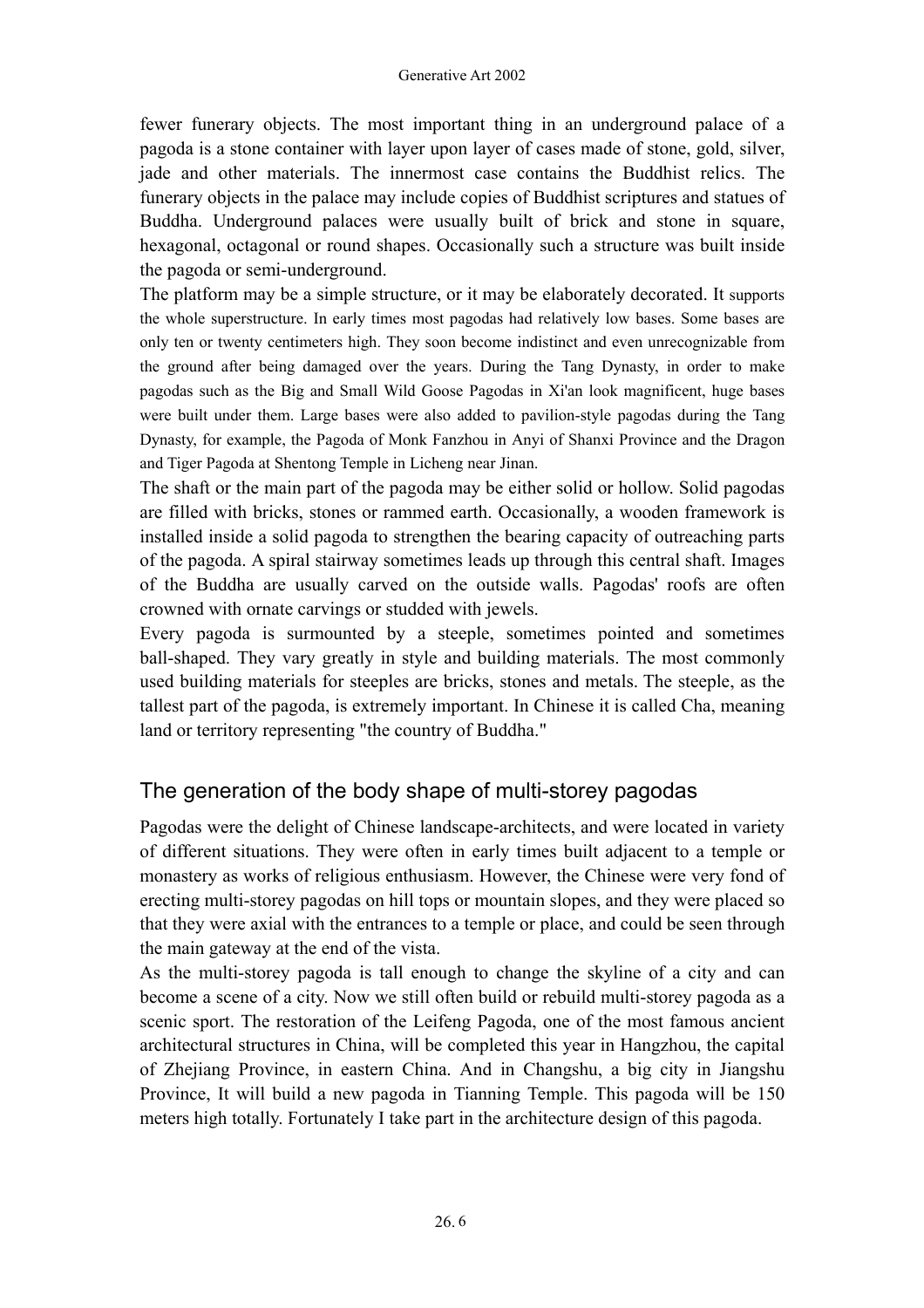

**Figures 8: Leifeng Pagoda (before it felled at 1924)** 



**Figures 9: Simulation of the pagoda in Tianning Temple** 

Every multi-storey pagoda has his unique shape of his body. This shape show the character type of the pagoda, such as thin like young girl and fat as mature lady. Now we focus on the generation of the shape of a pagoda.

As mentioned earlier, multi-storey pagoda was just a serial of pavilion-like building added for effect and then more added until a tower-like shape was achieved. Each storey diminishing in which while simultaneously each order is reduced in height. So we just need decide the size of the pavilion on each level.

When we design a pagoda, the first precondition is the place where the pagoda will be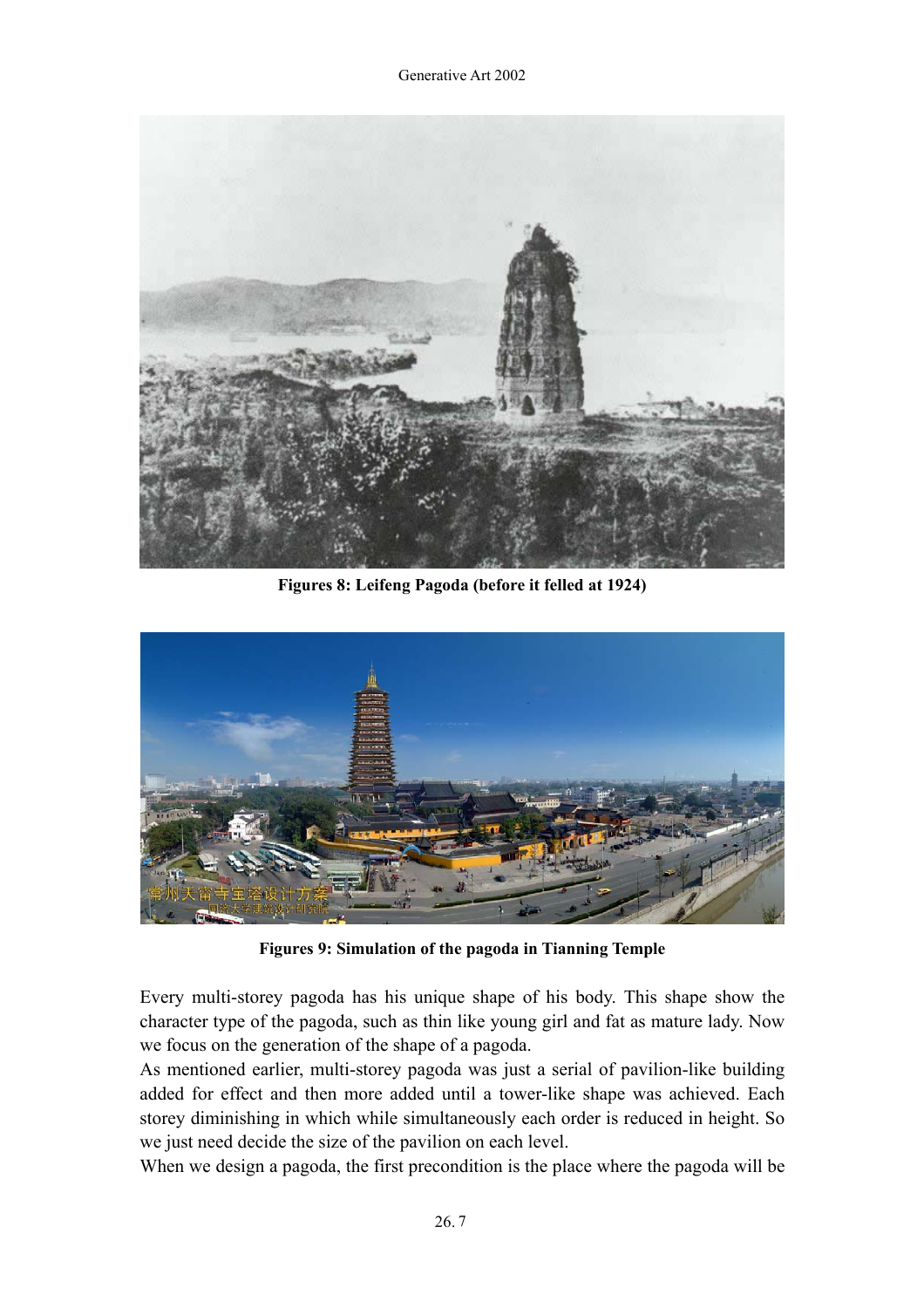located. It will decide the size of the end of the pagoda. As all the plane of pagodas is regular polygon, we can signify the size with the radius of the circumcircle, symbolic representation with **"R1"**. After we decided the number of the sides **"n"**, we can get the length **"A1"** of each side of the first floor of the pagoda.

$$
\mathbf{A}_1 = 2^* \mathbf{R}_1^* \operatorname{Sin}(2 \pi / \mathbf{n}/2) = 2^* \mathbf{R}_1^* \operatorname{Sin}(\pi / \mathbf{n}) \tag{1}
$$

As each side is separated into three rooms (or bays, Jian in Chinese) by four columns, and each room is almost square on elevation. So the higher of the column of the first floor is third part of the length of the side. And the higher of the roof of this floor is equal the higher of the column. So the higher of the first floor **"H1"** is:

$$
H_{1} = 1/3*A_{1}*2 = 4*A_{1}*Sin(\pi/n)/3
$$
\n
$$
2 \pi/n/2
$$
\n
$$
R
$$
\n(2)

**Figures 10:The first floor of pagoda** 

Now we get the main size of the first floor:  $\mathbf{R}_1$ ,  $\mathbf{A}_1$  and  $\mathbf{H}_1$ . Then we decide the main size of the next floor:  $\mathbf{R}_2$ ,  $\mathbf{A}_2$  and  $\mathbf{H}_2$ . This time we begin at the higher of this floor. We can set a parameter **"K1"** represent the reduce rate of the higher, so the higher of the second floor "H<sub>2</sub>" is:

$$
\mathbf{H}_2 = \mathbf{H}_1^*(100 - \mathbf{K}_1) \% = 4^* \mathbf{R}_1^* \sin(\pi/n)/3^*(100 - \mathbf{K}_1) \% \tag{3}
$$

Then, we can get other main size of the second floor:

$$
\mathbf{A_2} = 3 * \mathbf{H_2}/2 = 1.5 * \mathbf{H_2} = 1.5 * (4 * \mathbf{R_1} * \text{Sin}(\pi/n)/3 * (100 - \mathbf{K_1}) % )
$$
  
= 2 $\mathbf{R_1} * \text{Sin}(\pi/n) * (100 - \mathbf{K_1}) % = \mathbf{A_1} * (100 - \mathbf{K_1}) %$  (4)

$$
\mathbf{R}_2 = \mathbf{A}_2 / (2 \cdot \sin(\pi/n)) = 2\mathbf{R}_1 \cdot \sin(\pi/n) \cdot (100 - \mathbf{K}_1) \% / (2 \cdot \sin(\pi/n))
$$
  
=  $\mathbf{R}_1 \cdot (100 - \mathbf{K}_1) \% (5)$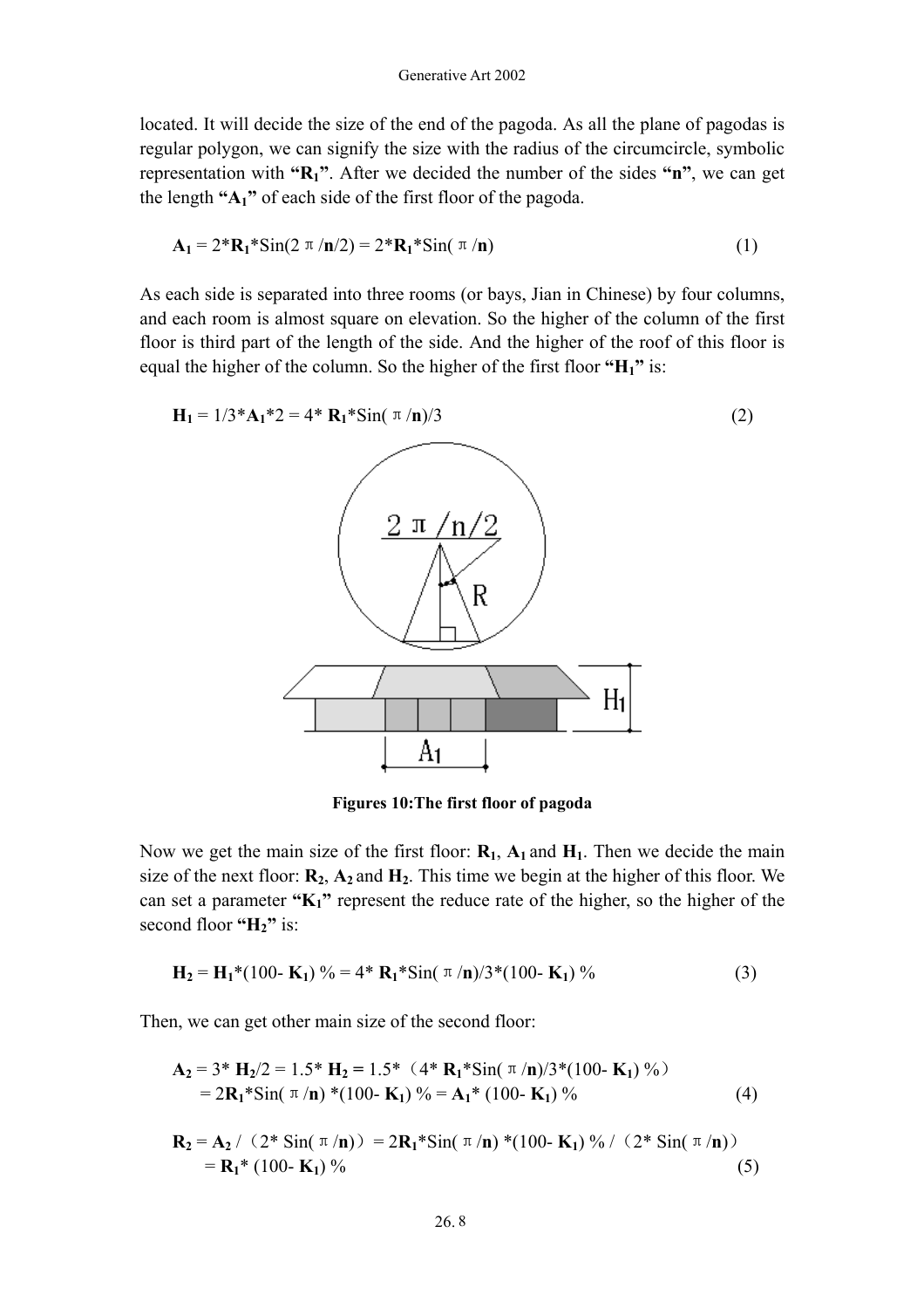Of course the reduce rates of the main size of the floor are equal, because they reduce both in plane and elevation.

Then we can set a parameter "K<sub>2</sub>" represent the reduce rate of the 3<sup>rd</sup> floor, and "K<sub>3</sub>" for the  $4<sup>th</sup>$  floor, and " $K_4$ " for the  $5<sup>th</sup>$  floor, etc.

In the Tang Dynasty (618-906A.D.), pagodas were usually simple, square structures, and each floor has equal reduce rate, its' mean " $K_1 = K_2 = K_3 = K_4 = K_3$ ..."Though the original pagoda before the Tang Dynasty cannot be traced, we can still learn the shape of a pagoda in a temple during the early period of Buddhist development in China from Japanese temples. In Japan the pagodas were introduced from China with Buddhism. They are usually square in plan and five stories high, each story having its projecting roof. Generally made of wood, they exhibit superb carpentry craftsmanship. The Horyuji pagoda near Nara, of the 7th cent., is a noted example.



**Figures11: The Horyuji pagoda near Nara, Japan** 

After the Tang Dynasty, the shape of the pagoda was developed. The reduce rates of the main size of each floor are no longer equal. They are increased continually, its' mean " $K_1 < K_2 < K_3 < K_4 < K \dots$ "such as " $K_1 = 10$ ,  $K_2 = 15$ ,  $K_3 = 20$ ,  $K_4 = 25 \dots$ "So the top of the pagoda shrink more quickly. The outline of the shape becomes a parabola.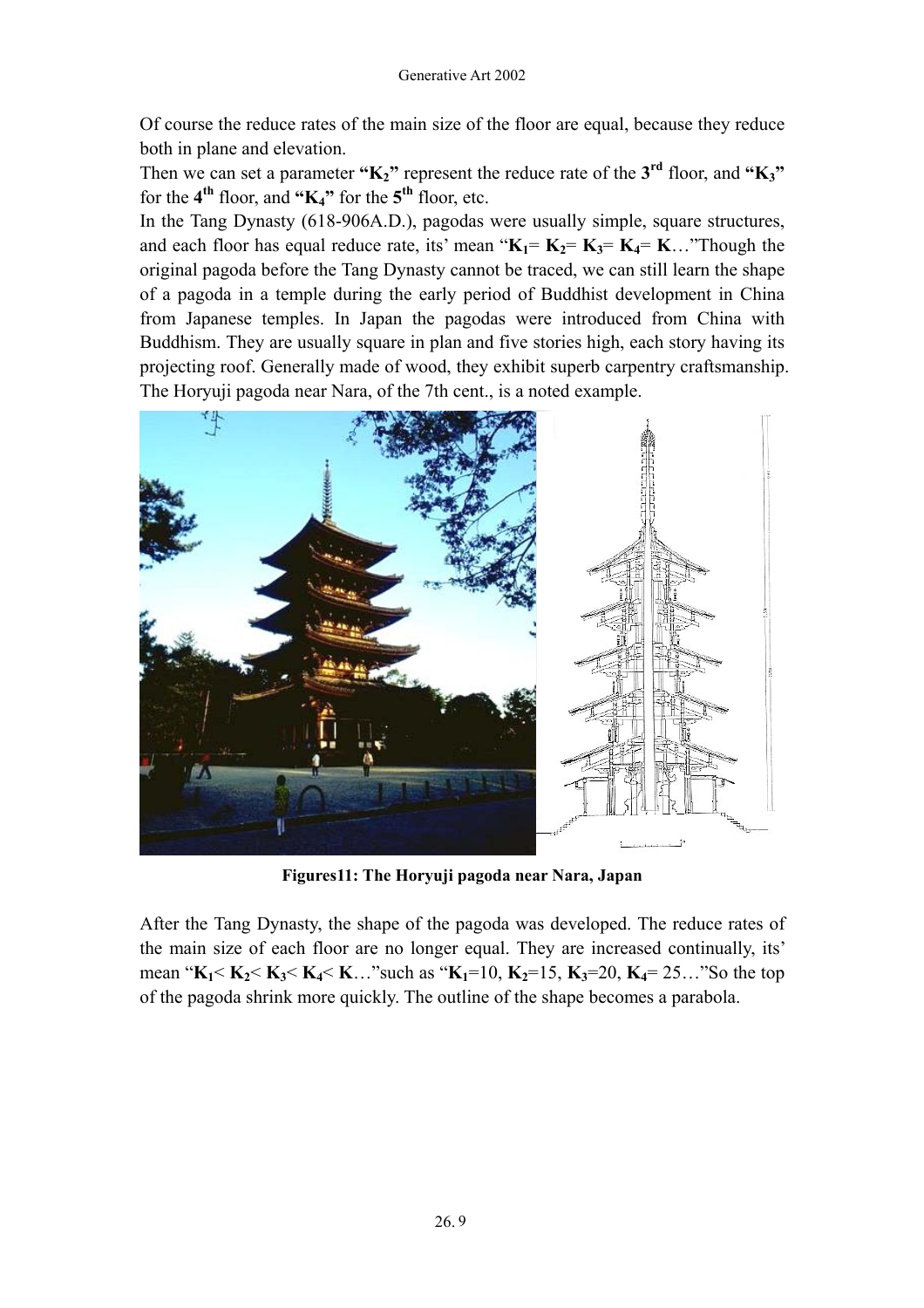

**Figures12: Two pagodas with different parameter**

Usually, the number series of the reduce rates are changed in accordance with the mystery traditional Chinese theory of numbers, such as "0, 9, 13, 17, 21…" The odd number means Yang in Chinese (Yang, male, sunward, positive, etc.).



**Figures13: Tianning pagoda in Hebei**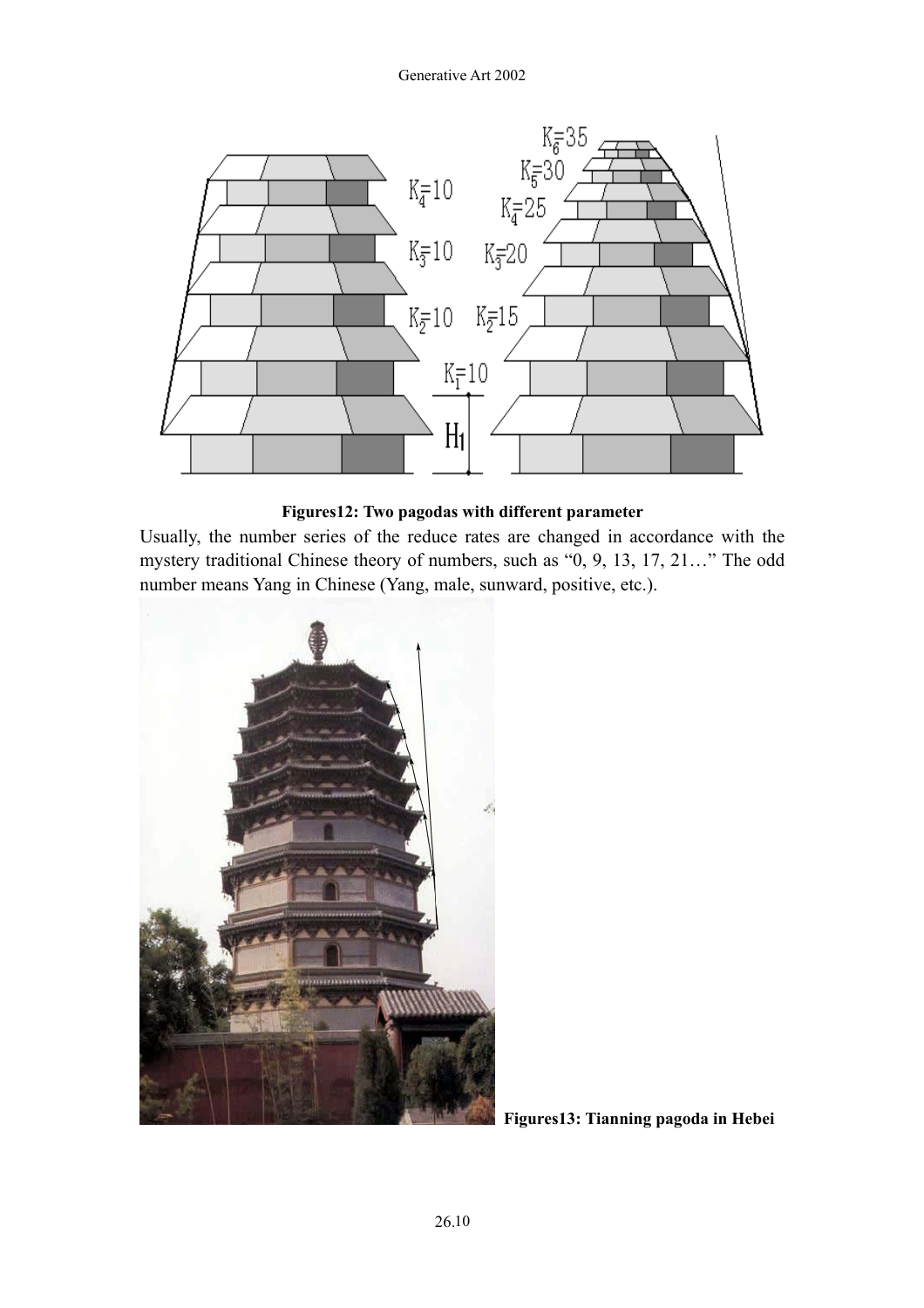### The actuality and the future

There are more than 3000 extant ancient pagodas in China now. Most of them are multi-storey pagodas. Each pagoda has his unique number series of the reduce rates. If we build the database of these pagodas, we can analyze these data and find the law of them. We can get the function of them, then use these control function we can generate the shape of pagodas automatically.

This method of the generation of the pagodas is very simple and rough. Further, we can set more parameter to control the shape, such as the ratio between the length of the side **"A"** and the higher of the floor **"H"**, the ratio between the higher of the column and roof, the ratio between the higher of the steeple and body, the ratio between the higher of the column and the depth of the eave, etc. Then we will make the generation of pagodas more accurately and freely.

Now we have no more chance to build a new traditional Chinese pagoda, but the spirit of these pagodas express the spirit of ancient China, it's also become a traditional Chinese spirit. The successful usage of the spirit is the shape of the 88-storey Jinmao Tower, located in Pudong (east of Huangpu River), in Shanghai.



**Figures13: The Jinmao Tower**